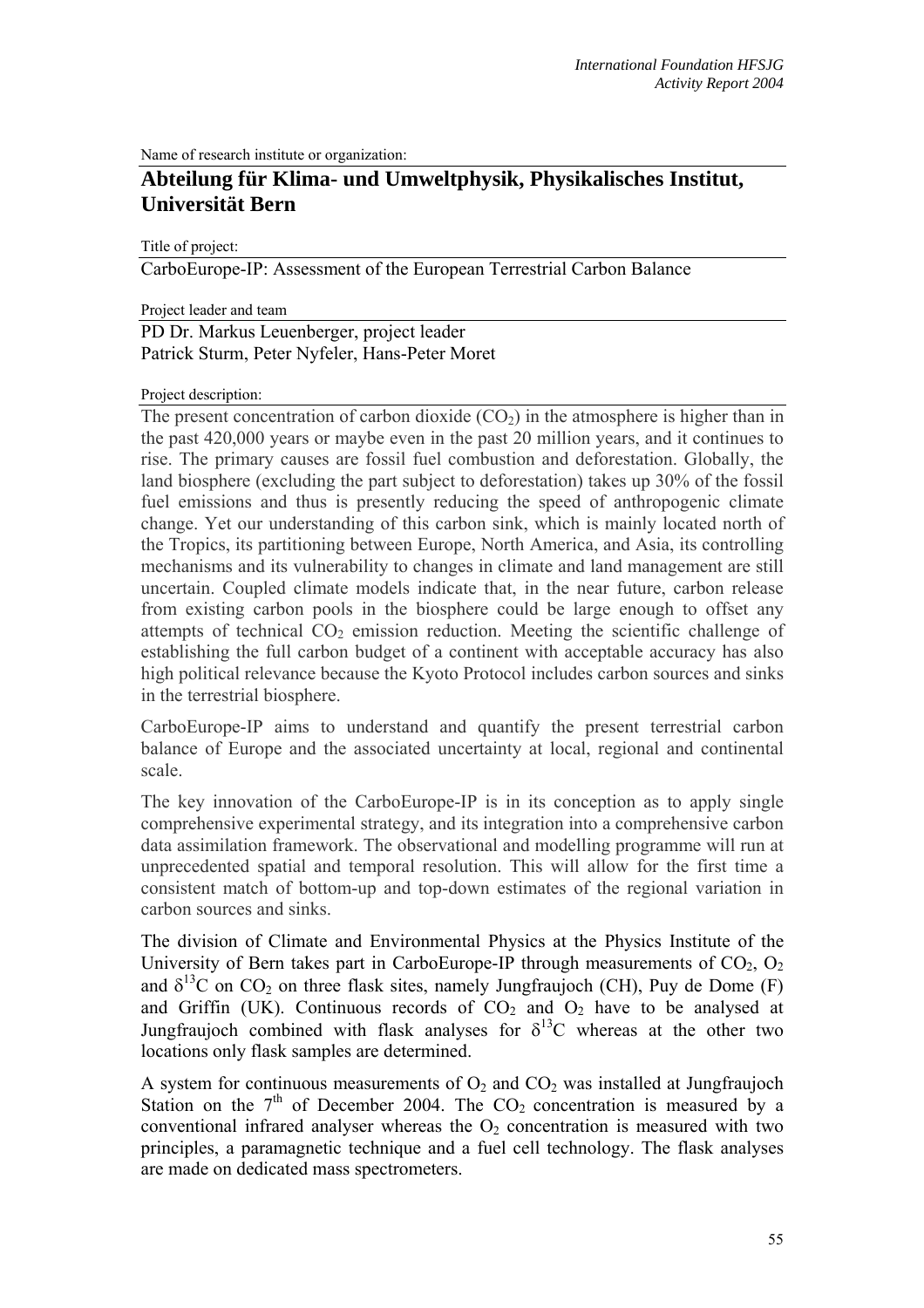Figure 1 summarizes the results from flask analysis from the two remote sites Jungfraujoch and Puy de Dome. We observed seasonal amplitudes of 79 per meg, 11 ppm and 0.45 ‰ for  $O_2/N_2$ ,  $CO_2$  and  $\delta^{13}C$ , respectively, at Jungfraujoch. At Puy de Dôme the variations are about twice as large. The  $O_2/N_2$  and  $CO_2$  are in opposite phase at both sites. The spring time  $CO<sub>2</sub>$  maximum at Puy de Dôme appears in early march, whereas at Jungfraujoch it shows up one to two months later. The  $O_2$ : $CO_2$ correlation gives at both sites slopes of about  $-2$  mol  $O_2$ /mol  $CO_2$ . Stable carbon isotope ratios of source  $CO<sub>2</sub>$  show depleted values in wintertime and isotopically enriched values in summer.



Figure 1:  $O_2/N_2$  ratio,  $CO_2$  mixing ratio,  $\delta^{13}C$  of  $CO_2$ , and atmospheric potential oxygen (APO) from Jungfraujoch (3580m a.s.l., 46°33'N, 7°59'E). Air samples were influenced by storage drift (open circles) up to July 2002. Grey closed circles show the corrected values. Solid lines are harmonic fit curves through the data. Dashed lines represent long term trends.  $\delta O_2/N_2$  results are reported on the local PIUB scale. (b) Same as (a) but for Puy de Dôme  $(1480m a.s.1, 45^{\circ}46^{\circ}N, 2^{\circ}58^{\circ}E)$ .

Key words:

European carbon balance, high precision oxygen measurements, carbon dioxide, isotopes, atmospheric sampling, trace gases

```
Internet data bases:
```
<http://www.lsce.cnrs-gif.fr/CE-atmosphere>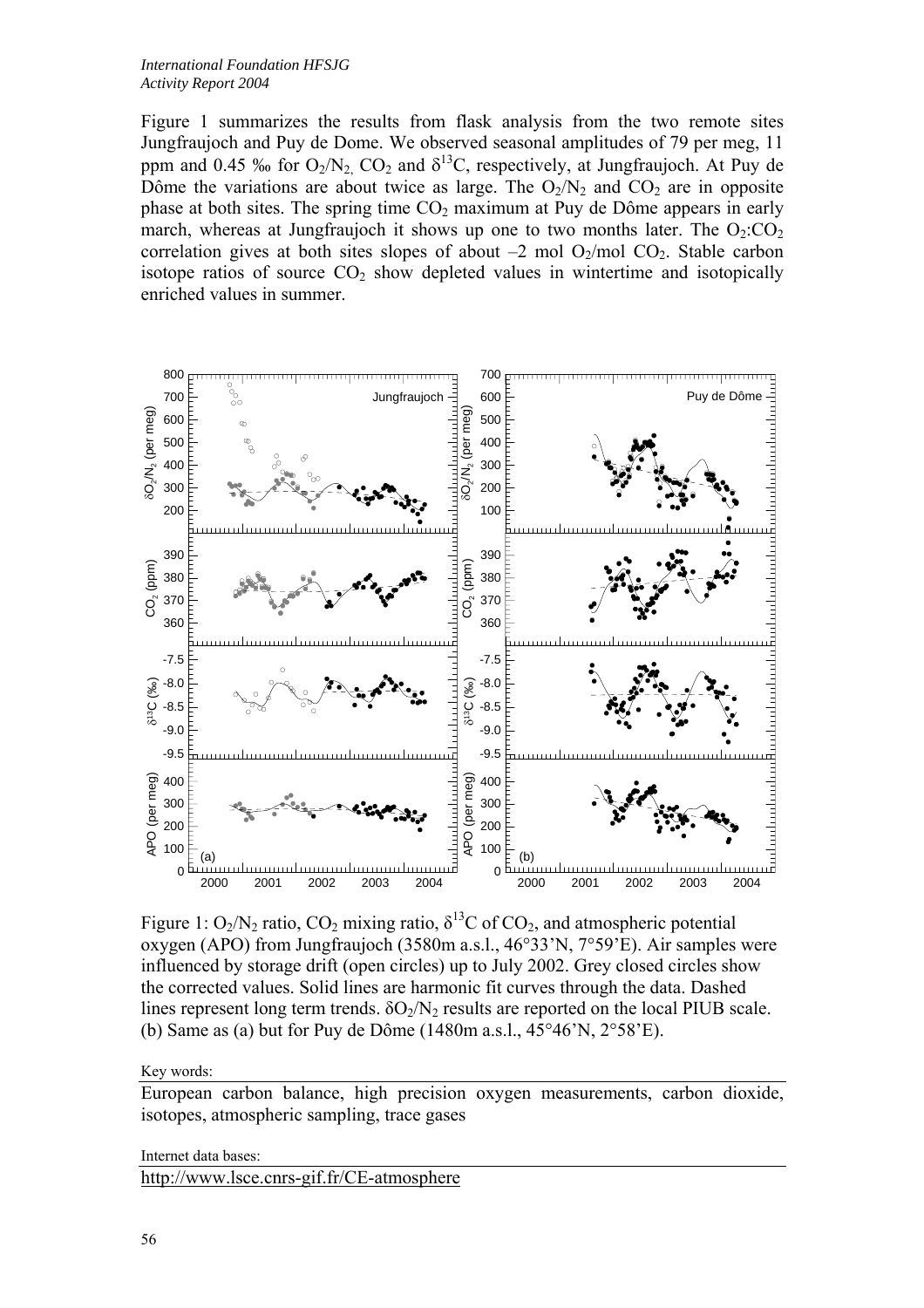Collaborating partners/networks:

Centrum voor IsotopenOnderzoek, Groningen, The Netherlands Laboratoire des Science du Climat et de l'Environnement, UMR CEA-CNRS, CE Saclay, Gif sur Yvette, France

Scientific publications and public outreach 2004:

## **Refereed journal articles**

Sturm, P., M. Leuenberger, C. Sirignano, R. E. M. Neubert, H. A. J. Meijer, R. Langenfelds, W. A. Brand, and Y. Tohjima, Permeation of atmospheric gases through polymer O-rings used in flasks for air sampling, J. Geophys. Res., **109**, D04309, doi:10.1029/2003JD004073, 2004.

Address:

Klima- und Umweltphysik Physikalisches Institut Universität Bern Sidlerstrasse 5 CH-3012 Bern

Contacts:

Markus Leuenberger Tel.: +41 31 631 44 70 Fax: +41 31 631 87 42 e-mail: leuenberger@climate.unibe.ch URL: [http://www.climate.unibe.ch](http://www.climate.unibe.ch/) [http://www.carboeurope.org](http://www.carboeurope.org/) <http://www.lsce.cnrs-gif.fr/CE-atmosphere>